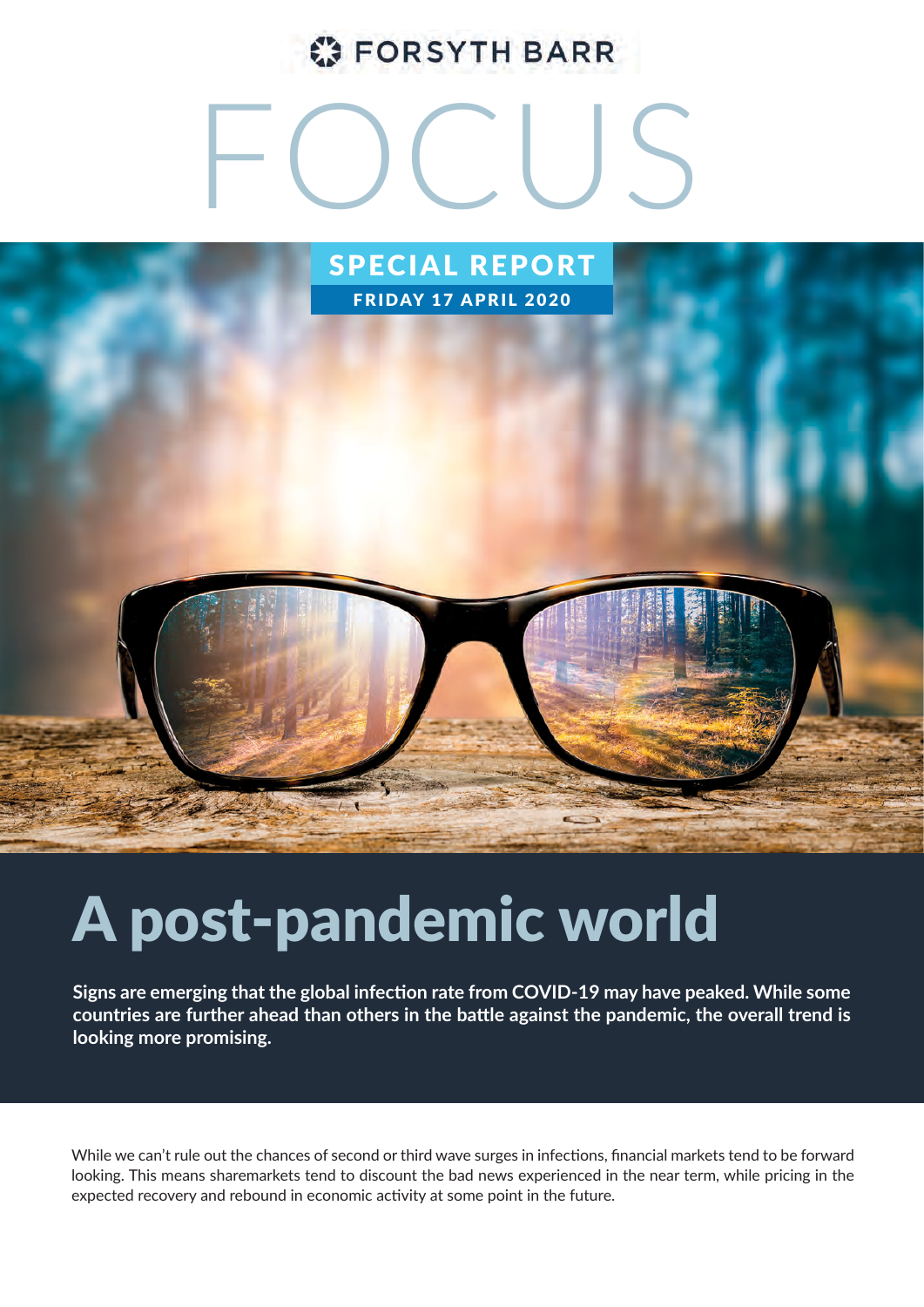

#### **COVID-19: International Perspective**

The rebound in sharemarkets over the last few weeks has been remarkable, and due in no small part to the unprecedented level of financial support provided by central banks and governments around the globe. While the tens of trillions of dollars that have been injected into banking systems and bank accounts won't necessarily stop a recession from happening, the financial rescue packages should reduce the severity of the downturn and assist in a speedier recovery.



#### **A Tumultuous Year**

**Sources: WHO, Worldometer, Our World In Data, ECDC, Italian Health Ministry, Forsyth Barr Analysis**

**Source: Datastream, Forsyth Barr analysis**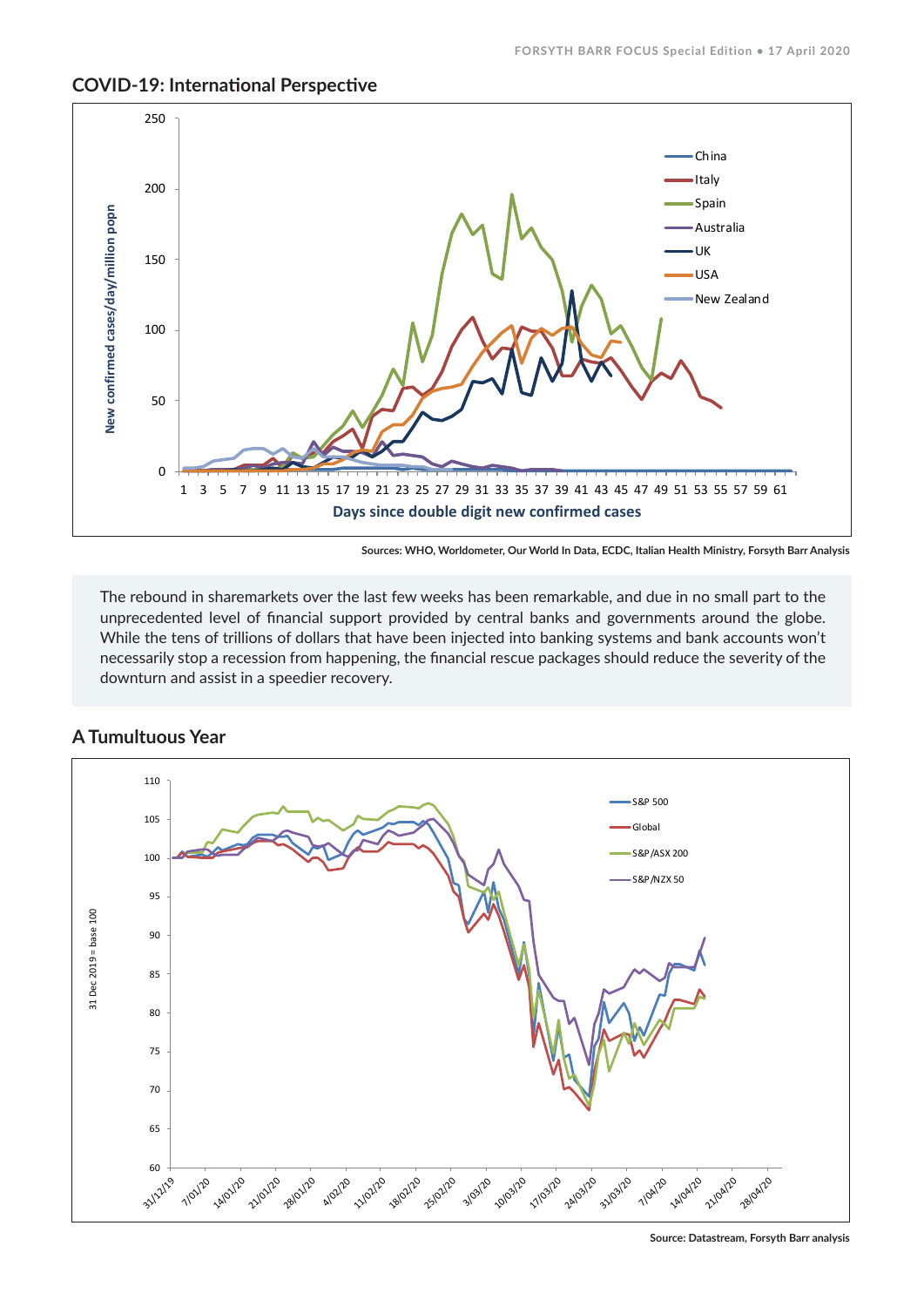Border controls, social distancing and economic lockdowns for all but essential industries have had a profound effect on economic activity. The lifting of restrictions is likely to be gradual and will vary from country to country. So we don't know how long the current drag on economic growth will last.

But what we do know is that once we recover, the world will be a different place from the one we lived in prior to this crisis.

#### **Is globalisation over?**

For countries with prolonged border controls or restrictions, any business reliant on tourism, travel, and immigration will struggle. Until the virus is wiped out, or a medical treatment is developed, people will continue to be wary about social contact. Going to the movies, having a drink or a meal out, or attending a major sporting event will be some of the activities that will be restricted or avoided for some time.

The virus has also shown how vulnerable the human workforce is. The rapid pace of automation and robotics is likely to reverse the trend of outsourcing manufacturing to cheaper offshore markets. This will be particularly important for essential products such as pharmaceutical drugs and medical supplies. This theme of self-sufficiency in food and essential services, including increasing investment in health services, will likely dominate policymaker's minds for the foreseeable future.

This is likely to spur a boom in those businesses offering solutions in things such as 3D printing, robotics, artificial intelligence, and fully automated manufacturing.

#### **Remoteness bringing everyone together**

While remote business and communication has been around for a while, the lockdown has accelerated its use and likely acceptance on a more permanent basis. Whether it's working from home, on-line schooling, tele-medicine, socialisation via Zoom parties, and internet-based entertainment, this trend is here to stay. Not only does this trend benefit companies providing the hardware and software required to deliver these services, it also boosts the demand for telecom and data management. With the increasing trend to on-line life, cyber security will also grow in importance and we should expect a number of new businesses to grow in this area.